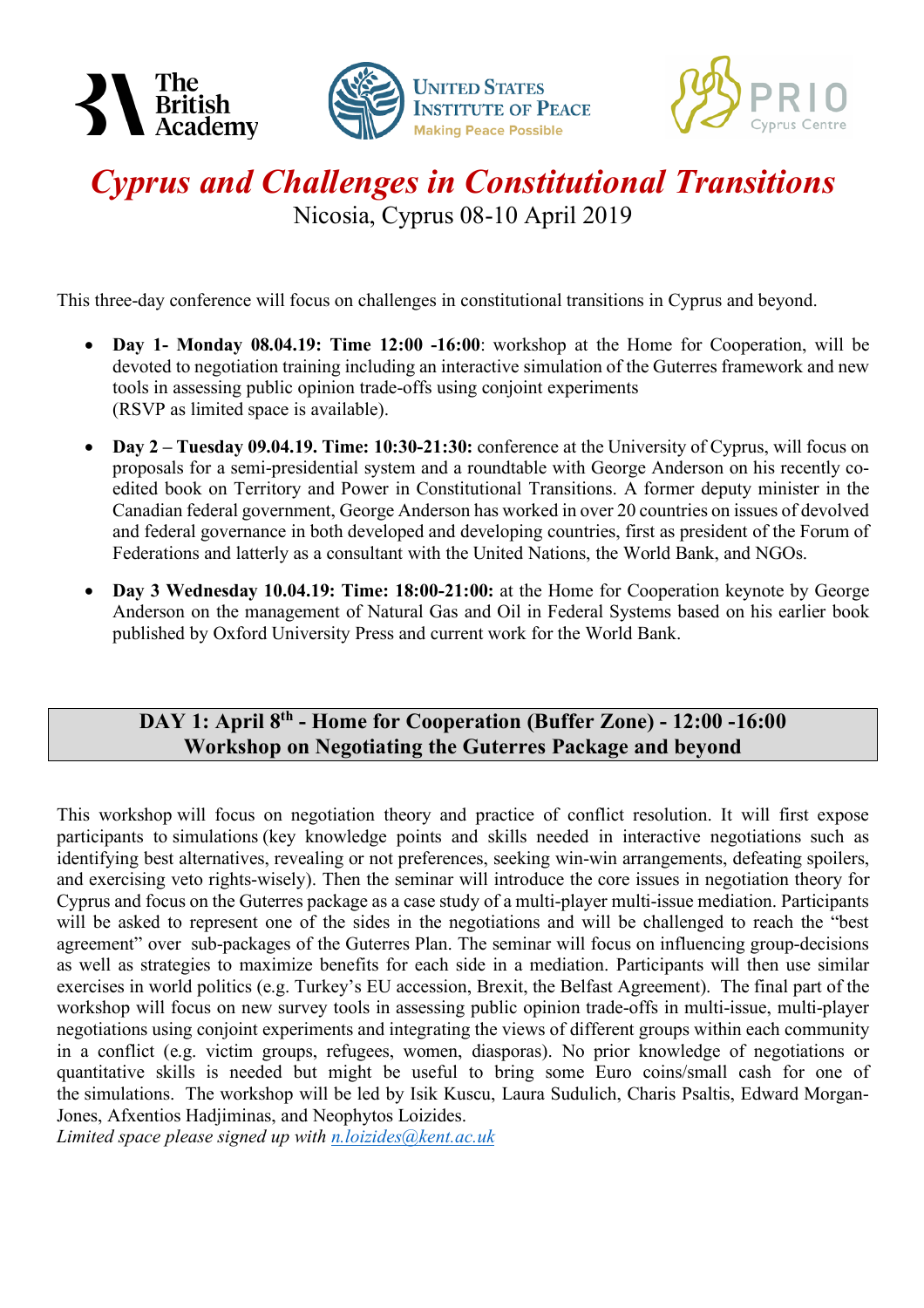





# *Cyprus and Challenges in Constitutional Transitions*

Nicosia, Cyprus 08-10 April 2019

**DAY 2: April 9th - University of Cyprus (UCY Campus) – 10:30-21:30 Conference Room B108, Floor B1, University House Building "Anastasios G. Leventis" Live streaming at http://media.ucy.ac.cy/videoportal/index.php/el/live-streaming**

| $10:30 - 11:00$ | Registration                                                                                                                                                                                                                                                                                                                                                                                                                                                                                                                                                                                                                |                                                                                                  |  |
|-----------------|-----------------------------------------------------------------------------------------------------------------------------------------------------------------------------------------------------------------------------------------------------------------------------------------------------------------------------------------------------------------------------------------------------------------------------------------------------------------------------------------------------------------------------------------------------------------------------------------------------------------------------|--------------------------------------------------------------------------------------------------|--|
| 11:00-11:15     | <b>Opening remarks:</b>                                                                                                                                                                                                                                                                                                                                                                                                                                                                                                                                                                                                     | H.E. Stephen Lillie CMG<br><b>British High Commissioner to Cyprus</b>                            |  |
| 11:15-11:30     | <b>Welcome:</b>                                                                                                                                                                                                                                                                                                                                                                                                                                                                                                                                                                                                             | <b>Charis Psaltis</b>                                                                            |  |
| 11:30-13:00     | <b>KEYNOTE:</b>                                                                                                                                                                                                                                                                                                                                                                                                                                                                                                                                                                                                             | <b>Edward Morgan-Jones</b><br>The Costs and Benefits of Semi-Presidentialism: when does it work? |  |
| $13:00 - 14:00$ | <b>Lunch Break</b>                                                                                                                                                                                                                                                                                                                                                                                                                                                                                                                                                                                                          |                                                                                                  |  |
| $14:00 - 15:45$ | <b>Debating Semi-Presidentialism in Cyprus</b><br>Chair: Nur Koprulu                                                                                                                                                                                                                                                                                                                                                                                                                                                                                                                                                        |                                                                                                  |  |
|                 | <b>Speakers:</b><br>Nicos Peristianis<br><b>Yucel Vural</b><br>Filipa Alves Raimundo<br>$\bullet$<br>James Ker-Lindsay                                                                                                                                                                                                                                                                                                                                                                                                                                                                                                      |                                                                                                  |  |
| $15:45 - 16:15$ | <b>Coffee break</b>                                                                                                                                                                                                                                                                                                                                                                                                                                                                                                                                                                                                         |                                                                                                  |  |
| $16:15 - 18:15$ | <b>Public Opinion in Border Disputes and Constitutional Transitions</b><br>Chair: Anna Koukkides-Procopiou                                                                                                                                                                                                                                                                                                                                                                                                                                                                                                                  |                                                                                                  |  |
|                 | <b>Presentations:</b><br>Laura Sudulich<br>Northern Irish Citizens Preferences for Border arrangements after Brexit.<br>Evidence from a Conjoint Survey Experiment<br>Huseyin Cakal<br>$\bullet$<br>To Return or Not To Return: The Role of Positive Contact in Alleviating the<br>Psychological Cost of Returning to Pre-74 Properties<br><b>Charis Psaltis</b><br>$\bullet$<br>Comparing the views of IDP's and non IDP's on the Guterres Package<br>Alexandros Lordos<br>$\bullet$<br>Which factors underpin support of the Minsk Agreements for Eastern Ukraine? A<br>longitudinal investigation of the post-Maidan era |                                                                                                  |  |
| $18:15 - 18:30$ | <b>Coffee break</b>                                                                                                                                                                                                                                                                                                                                                                                                                                                                                                                                                                                                         |                                                                                                  |  |
| $18:30 - 20:00$ | <b>Constitutional Transitions</b><br>Chair: Neophytos Loizides                                                                                                                                                                                                                                                                                                                                                                                                                                                                                                                                                              | Roundtable on George Anderson's co-edited Territory and Power in                                 |  |
|                 | Commentaries by:<br>Aristotelis Constantinides<br>Emel Akcali                                                                                                                                                                                                                                                                                                                                                                                                                                                                                                                                                               |                                                                                                  |  |
| $20:00 - 21:30$ | <b>Dinner reception</b>                                                                                                                                                                                                                                                                                                                                                                                                                                                                                                                                                                                                     |                                                                                                  |  |